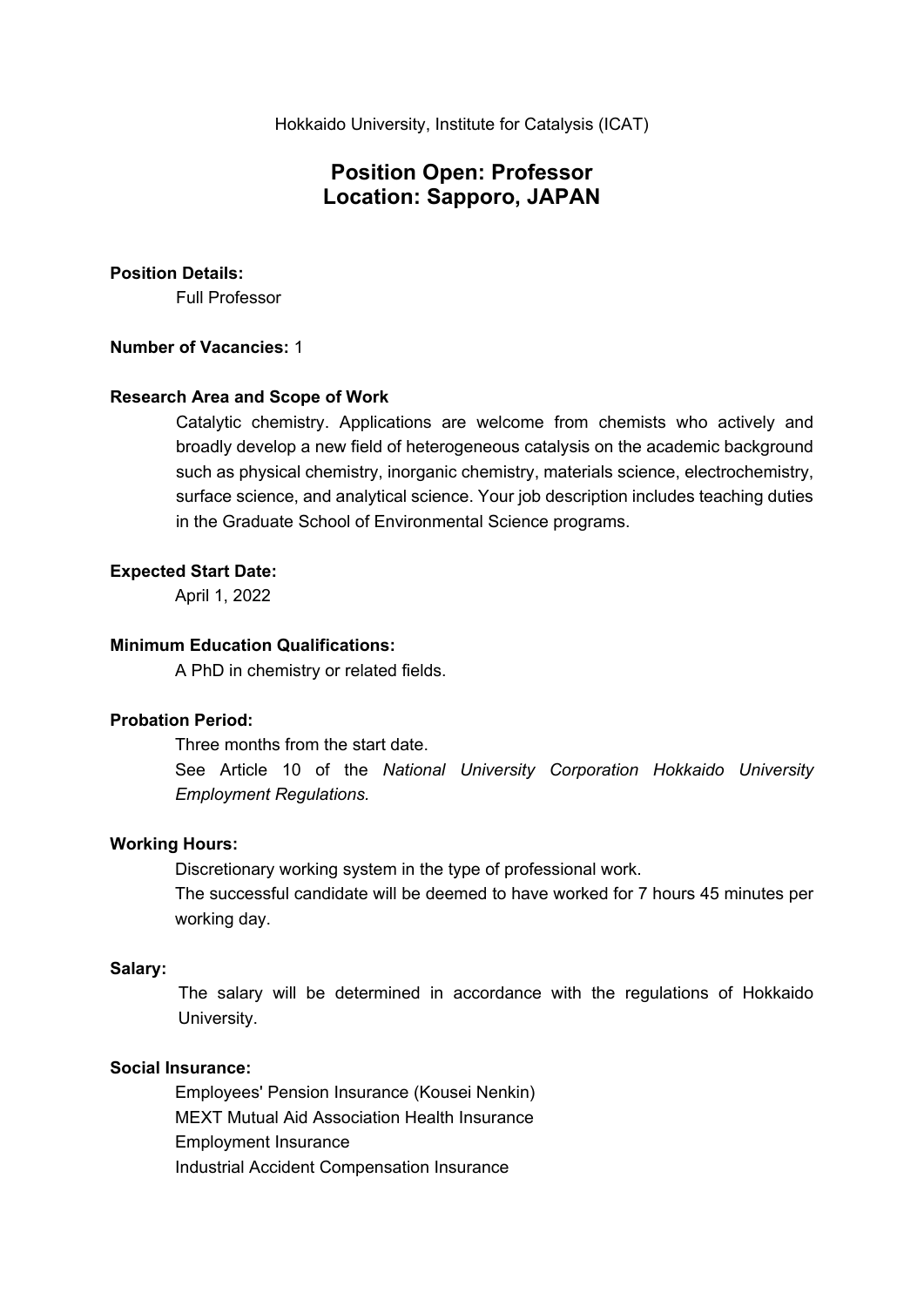# **Prevention from Passive Smoking:**

Non-smoking except for designated areas

# **Required Application Documents:**

Submit the following (1) to (6) in:

- Electronic format by e-mail (create a PDF file for each document)

(1) Curriculum vitae including the applicant's photo, date of birth, nationality, current address, contact information (work address, phone & email), educational history since high school, degrees acquired (name of university which awarded each degree + date of degree awarded), other qualifications (relative to and/or requisite for your research), and employment history

(2) Research achievements categorized into the following types: a) peer-reviewed original papers (corresponding authors should be indicated with the"\*" symbols), b) patents, c) reviews and commentaries, d) books, e) invited lectures, f) grants received, g) research fields (up to two) and h) honors received & scholarly society activities if any

(3) Brief summary of research activities to date (up to 2 pages in A4)

(4) Future aspirations in research careers and those with education activities in the Institute for Catalysis (up to 2 pages in A4)

(5) One recommendation letter, or the names of two references/referees with affiliation information, telephone numbers, and e-mail addresses

(6) Most significant journal publications (up to 10 titles)

# **Deadline for Application:**

October 29, 2021

#### **To Apply:**

Submit all documents described in the above "Required Application Documents" in PDF format via e-mail to

**Prof. Jun-ya Hasegawa Director Institute for Catalysis Hokkaido University E-mail: director\_05@cat.hokudai.ac.jp** 

Please note:

Institute for Catalysis will reply to the applicant upon the arrival of the submitted documents via e-mail. If no response, please notify the situation to the e-mail address above.

Applicants may be asked to attend an interview if circumstances require.

Applicants will be responsible for any travel expenses incurred for the interview.

#### **Inquiries:**

Prof. Jun-ya Hasegawa